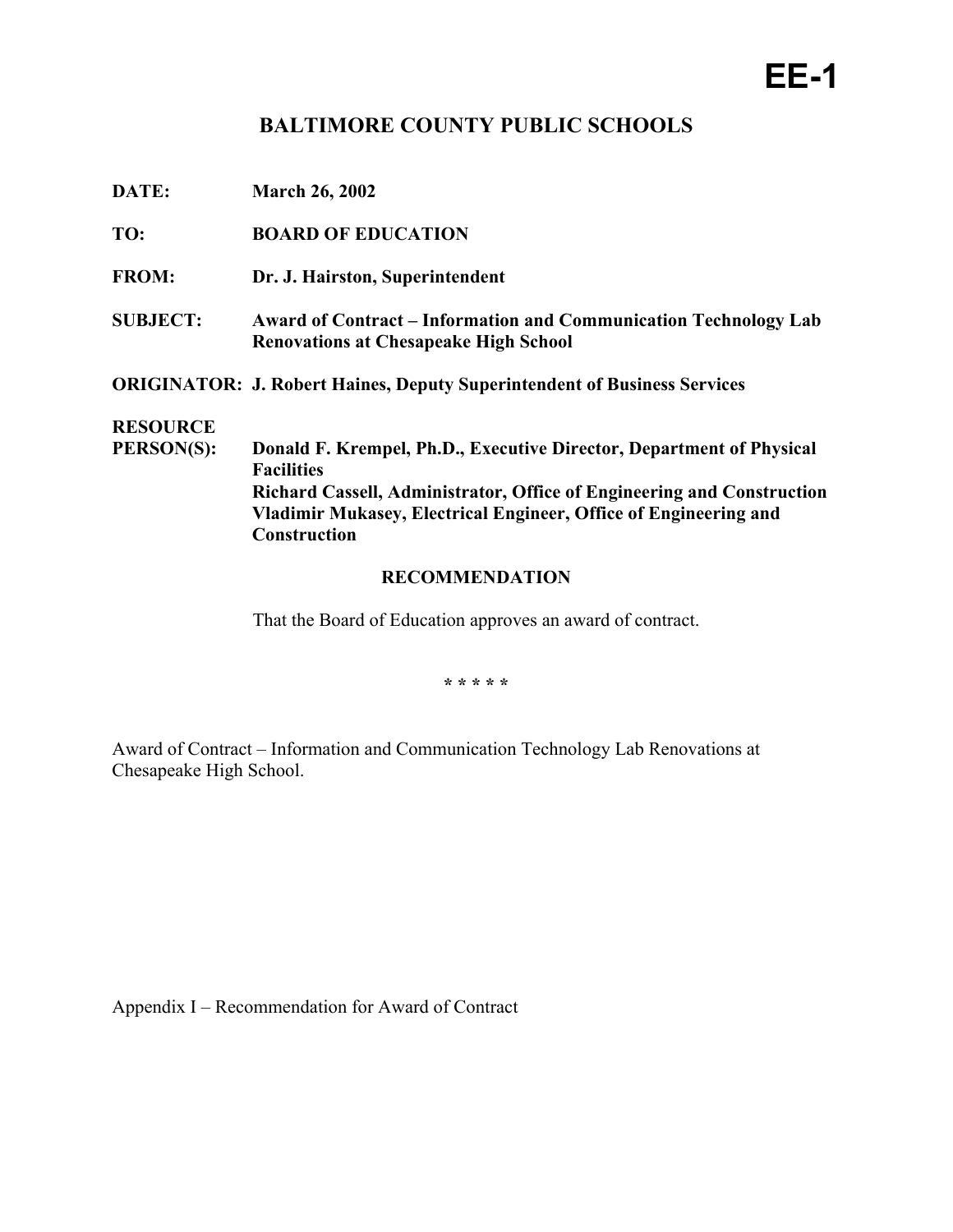## **Recommendation for Award of Contract Information and Communication Technology Lab Renovations at Chesapeake High School March 26, 2002**

 On March 11, 2002, two (2) bids were received for renovations to create an Information and Communication Technology Lab at Chesapeake High School – Bid #5-548-02. This project consists of all necessary mechanical and electrical work to convert an existing technology education classroom into a computer repair lab. A summary of the bids is attached. Based on the bids received, the Department of Physical Facilities recommends an award of contract to Denver-Elek, Inc., the lowest responsive bidder, in the amount of \$159,450.00 for the Base Bid plus all three Add Alternates. The Add Alternates consist of installing a new tile ceiling, painting all walls, and additional HVAC modifications to the classroom.

 At this time, we are also requesting a 10% Change Order Allocation in the amount of \$15,945.00 to cover any unforeseen conditions and minor changes to the contract, to be authorized and approved by the Building Committee, in accordance with Board Policy.

Funding for this project is available from the Capital Budget Project  $#666 -$ Alteration/Code Updates/Restoration.

APPROVED:

Donald F. Krempel, Ph.D. Executive Director

 $\mathcal{L}_\text{max}$  , where  $\mathcal{L}_\text{max}$  , we have the set of  $\mathcal{L}_\text{max}$